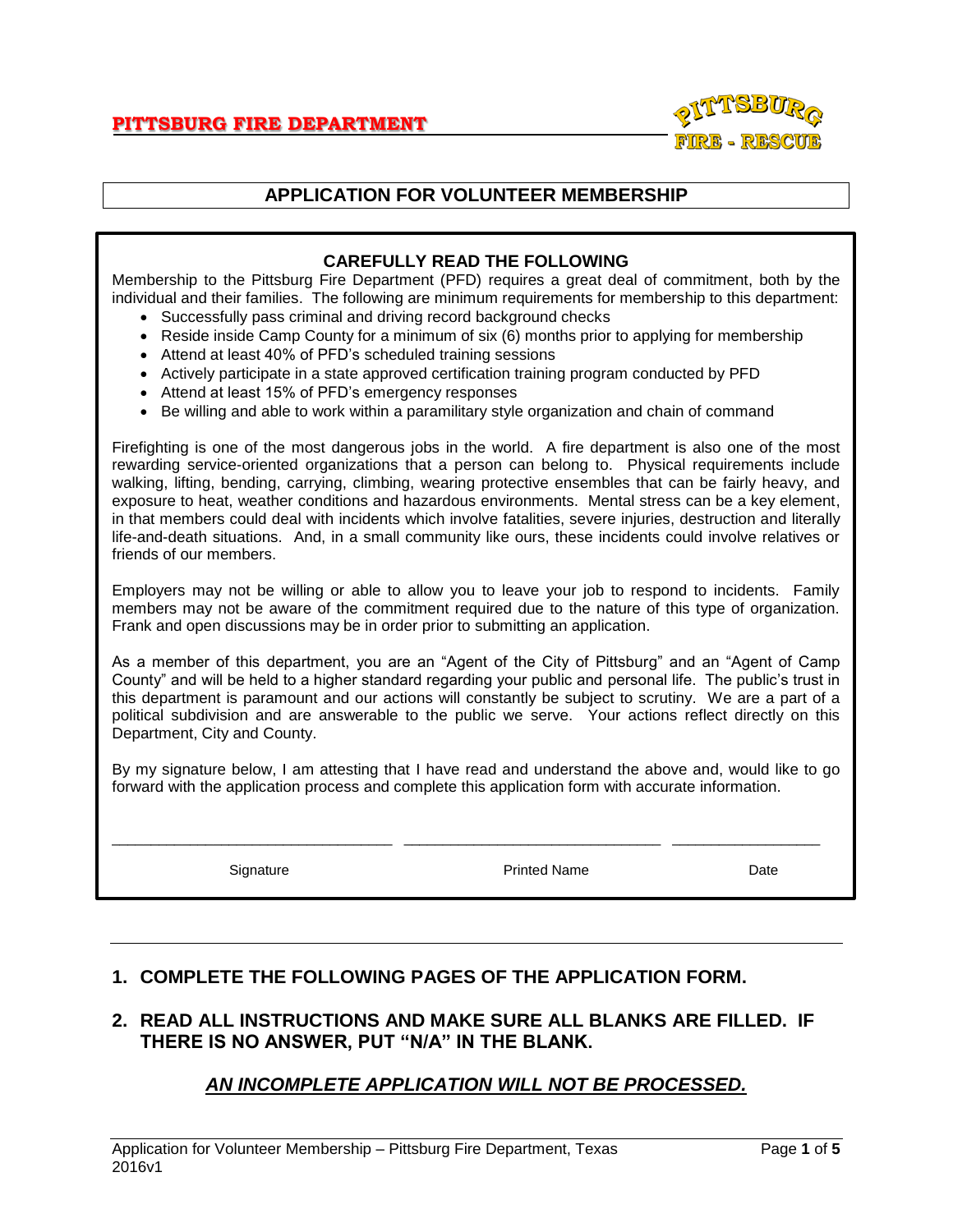*PRINT LEGIBLY. FILL IN ALL BLANKS or INSERT "SAME AS ABOVE" or "N/A".*

| (Last, First, Middle) As it appears on your driver's license |                                                                                     |                    |  |  |  |  |  |
|--------------------------------------------------------------|-------------------------------------------------------------------------------------|--------------------|--|--|--|--|--|
| DATE OF BIRTH (mm/dd/year)                                   |                                                                                     |                    |  |  |  |  |  |
| <b>DRIVER'S LICENSE NUMBER</b>                               |                                                                                     |                    |  |  |  |  |  |
| <b>SOCIAL SECURITY NUMBER</b>                                |                                                                                     |                    |  |  |  |  |  |
| PHYSICAL HOME ADDRESS                                        | <u> 1989 - Johann Stoff, amerikansk politiker (d. 1989)</u>                         |                    |  |  |  |  |  |
|                                                              |                                                                                     | $\overline{(Zip)}$ |  |  |  |  |  |
| <b>MAILING ADDRESS</b> (If different)                        | <u> 1989 - Johann Stoff, amerikansk politiker (* 1908)</u>                          |                    |  |  |  |  |  |
|                                                              |                                                                                     | $\overline{(Zip)}$ |  |  |  |  |  |
| <b>HOME PHONE NUMBER</b>                                     |                                                                                     |                    |  |  |  |  |  |
| <b>CELLULAR PHONE NUMBER</b>                                 |                                                                                     |                    |  |  |  |  |  |
| <b>E-MAIL ADDRESS</b>                                        | <u> 1989 - Johann Stoff, amerikansk politiker (d. 1989)</u>                         |                    |  |  |  |  |  |
| <b>EDUCATION</b> (Check One)                                 | □ High School (Diploma / GED) [Circle one]<br>$\Box$ 2-Year Degree<br>4-Year Degree |                    |  |  |  |  |  |
| <b>MILITARY SERVICE</b>                                      | $\Box$ Yes $\Box$ No                                                                |                    |  |  |  |  |  |
| <b>BRANCH OF SERVICE</b>                                     |                                                                                     |                    |  |  |  |  |  |
| <b>DISCHARGE TYPE</b>                                        |                                                                                     |                    |  |  |  |  |  |
| <b>MARITAL STATUS</b>                                        | S M D W<br>(Circle One)                                                             |                    |  |  |  |  |  |
| SPOUSE/Significant Other (Name)                              |                                                                                     |                    |  |  |  |  |  |
| <b>CHILDREN</b>                                              | <b>NAME</b>                                                                         | <b>AGE</b>         |  |  |  |  |  |
|                                                              |                                                                                     |                    |  |  |  |  |  |
|                                                              |                                                                                     |                    |  |  |  |  |  |
|                                                              |                                                                                     |                    |  |  |  |  |  |
|                                                              |                                                                                     |                    |  |  |  |  |  |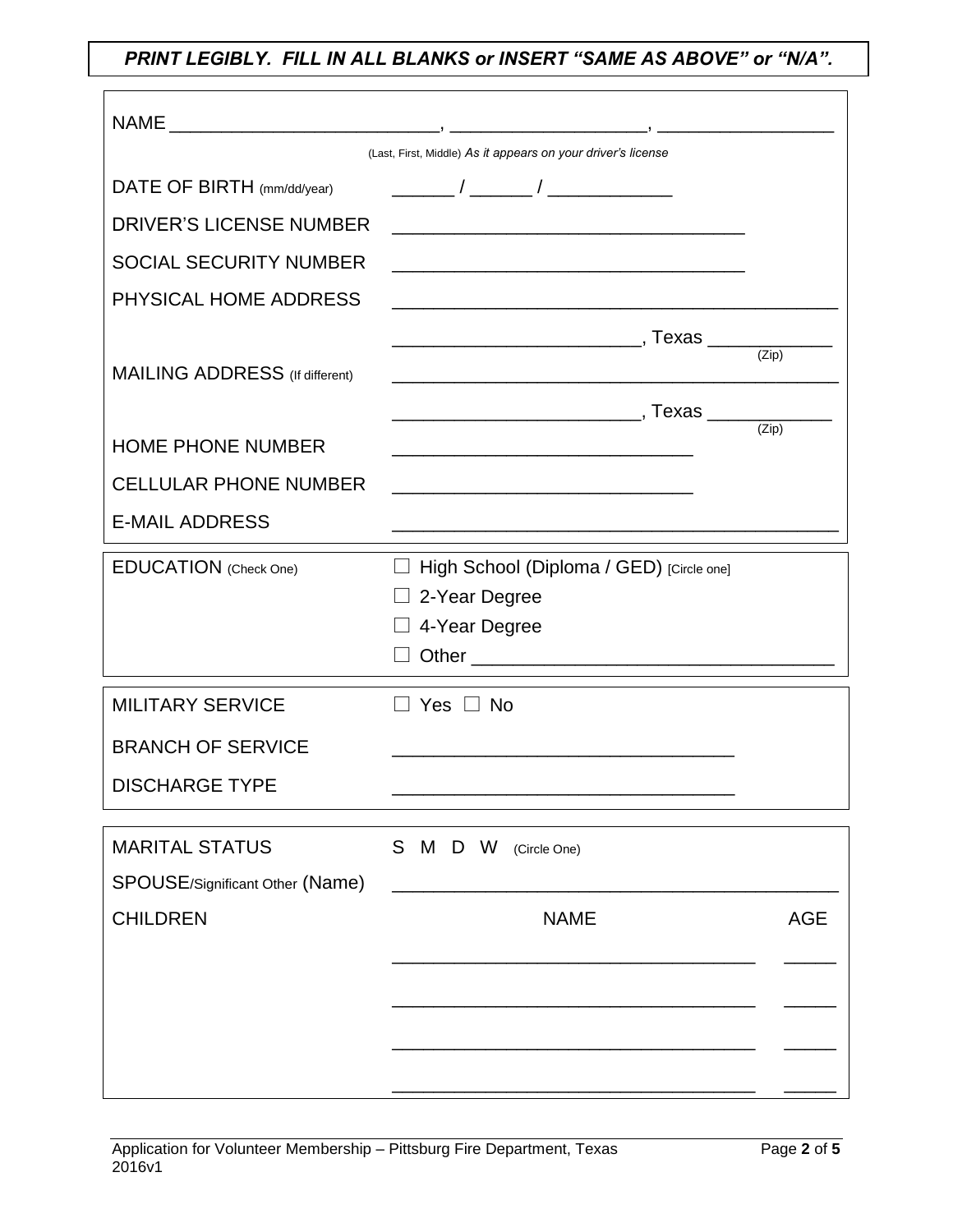| <b>EMPLOYER or SCHOOL</b>                                                                                                                      |  |
|------------------------------------------------------------------------------------------------------------------------------------------------|--|
| <b>Work/School Address (Physical)</b>                                                                                                          |  |
|                                                                                                                                                |  |
| <b>Work/School Address (Mailing)</b>                                                                                                           |  |
|                                                                                                                                                |  |
| Work/School Phone Number(s)<br><u> 2000 - James Alexander (h. 1888).</u><br>2001 - James Alexandri, frantziar italiar eta idazlea (h. 1882).   |  |
| Can you leave your job immediately to respond to a PFD incident?                                                                               |  |
| $\Box$ Yes $\Box$ No<br>If no, could you respond if this were a major incident?                                                                |  |
| $\Box$ Yes $\Box$ No                                                                                                                           |  |
| CHARACTER REFERENCES (Must list at least three (3) NONE OF WHOM can be a<br>relative or member of this department.)                            |  |
| Name<br>1.<br><u> 1989 - Johann Stoff, amerikansk politiker (d. 1989)</u>                                                                      |  |
| <b>Mailing Address</b><br><u> 1989 - Johann John Stone, markin film yn y brenin y brenin y brenin y brenin y brenin y brenin y brenin y br</u> |  |
|                                                                                                                                                |  |
| Phone Number(s)<br><u> 1980 - Johann John Stone, mars eta biztanleria (h. 1980).</u>                                                           |  |
| Name<br>2.<br><u> 1980 - Johann Barbara, martxa alemaniar arg</u>                                                                              |  |
| <b>Mailing Address</b>                                                                                                                         |  |
|                                                                                                                                                |  |
|                                                                                                                                                |  |
| 3.<br>Name<br><u> 1989 - Johann Stoff, amerikansk politiker (* 1908)</u>                                                                       |  |
| <b>Mailing Address</b>                                                                                                                         |  |
| City/State/Zip                                                                                                                                 |  |
|                                                                                                                                                |  |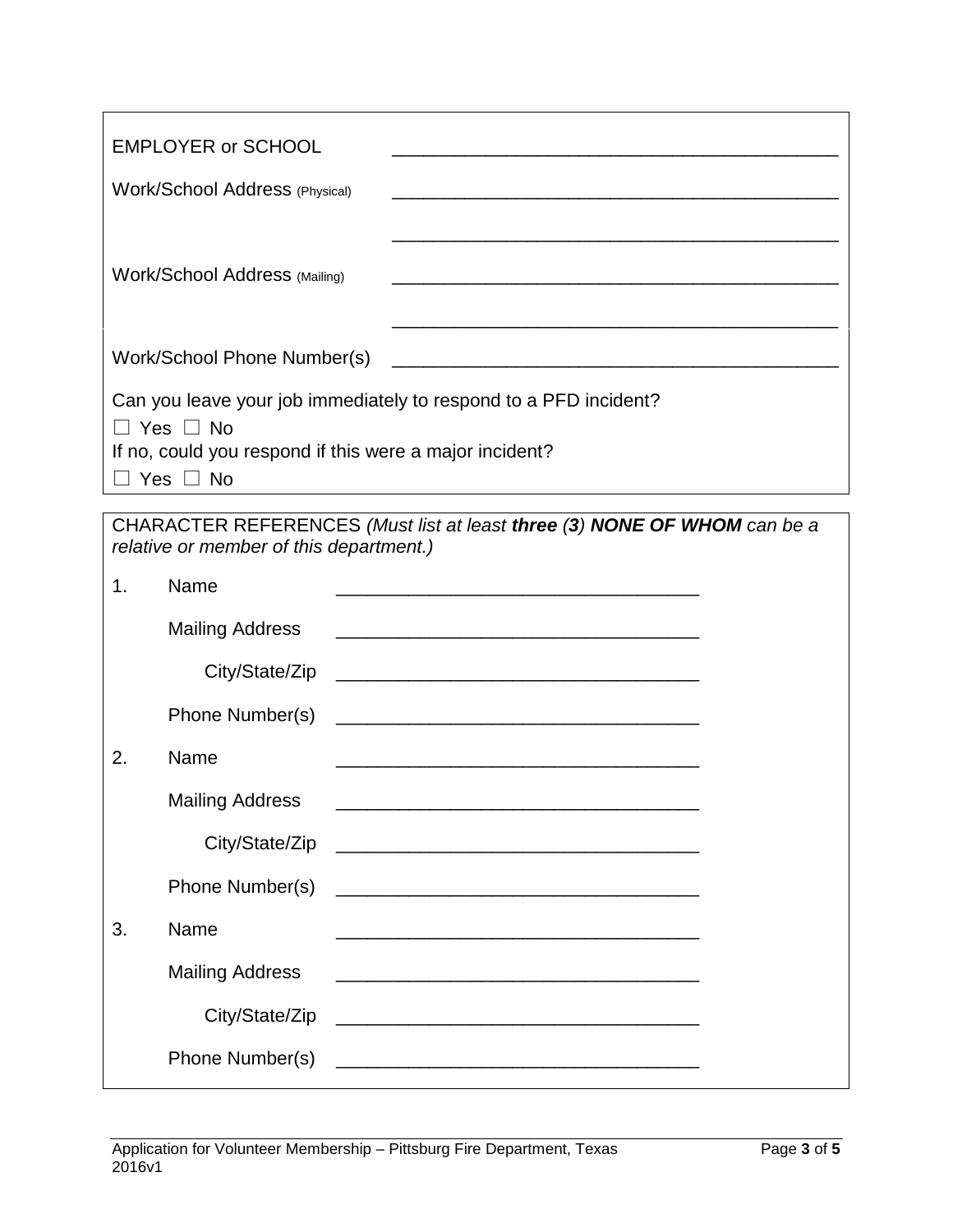| Have you ever been convicted of a theft or assault offense or a felony offense or are<br>currently under indictment for a felony offense?<br>$\Box$ Yes $\Box$ No |  |  |  |  |  |
|-------------------------------------------------------------------------------------------------------------------------------------------------------------------|--|--|--|--|--|
| If yes, list the offense, where this occurred, and the outcome or current status.                                                                                 |  |  |  |  |  |
|                                                                                                                                                                   |  |  |  |  |  |
| Have you ever been a member of any other fire department? $\Box$ Yes $\Box$ No                                                                                    |  |  |  |  |  |
| If yes, list the following:                                                                                                                                       |  |  |  |  |  |
| Department Name(s)                                                                                                                                                |  |  |  |  |  |

| Department Name(S)  |  |
|---------------------|--|
| Mailing Address(es) |  |
| City/State/Zip      |  |
|                     |  |
| Phone Number(s)     |  |
| Dates of Service    |  |

| Do you have any specialized training / skills which might be pertinent or beneficial to the<br>Pittsburg Fire Department? (i.e. first aid / medical, truck driving, radio operation, pump<br>operation, mechanical, etc. $\Box$ Yes $\Box$ No |
|-----------------------------------------------------------------------------------------------------------------------------------------------------------------------------------------------------------------------------------------------|
| If yes, list here                                                                                                                                                                                                                             |

\_\_\_\_\_\_\_\_\_\_\_\_\_\_\_\_\_\_\_\_\_\_\_\_\_\_\_\_\_\_\_\_\_\_\_\_\_\_\_\_\_\_\_\_\_\_\_\_\_\_\_\_\_\_\_\_\_\_\_\_\_\_\_\_\_\_\_\_\_\_

\_\_\_\_\_\_\_\_\_\_\_\_\_\_\_\_\_\_\_\_\_\_\_\_\_\_\_\_\_\_\_\_\_\_\_\_\_\_\_\_\_\_\_\_\_\_\_\_\_\_\_\_\_\_\_\_\_\_\_\_\_\_\_\_\_\_\_\_\_\_

\_\_\_\_\_\_\_\_\_\_\_\_\_\_\_\_\_\_\_\_\_\_\_\_\_\_\_\_\_\_\_\_\_\_\_\_\_\_\_\_\_\_\_\_\_\_\_\_\_\_\_\_\_\_\_\_\_\_\_\_\_\_\_\_\_\_\_\_\_\_

\_\_\_\_\_\_\_\_\_\_\_\_\_\_\_\_\_\_\_\_\_\_\_\_\_\_\_\_\_\_\_\_\_\_\_\_\_\_\_\_\_\_\_\_\_\_\_\_\_\_\_\_\_\_\_\_\_\_\_\_\_\_\_\_\_\_\_\_\_\_

\_\_\_\_\_\_\_\_\_\_\_\_\_\_\_\_\_\_\_\_\_\_\_\_\_\_\_\_\_\_\_\_\_\_\_\_\_\_\_\_\_\_\_\_\_\_\_\_\_\_\_\_\_\_\_\_\_\_\_\_\_\_\_\_\_\_\_\_\_\_

\_\_\_\_\_\_\_\_\_\_\_\_\_\_\_\_\_\_\_\_\_\_\_\_\_\_\_\_\_\_\_\_\_\_\_\_\_\_\_\_\_\_\_\_\_\_\_\_\_\_\_\_\_\_\_\_\_\_\_\_\_\_\_\_\_\_\_\_\_\_

Why do you want to join the Pittsburg Fire Department?